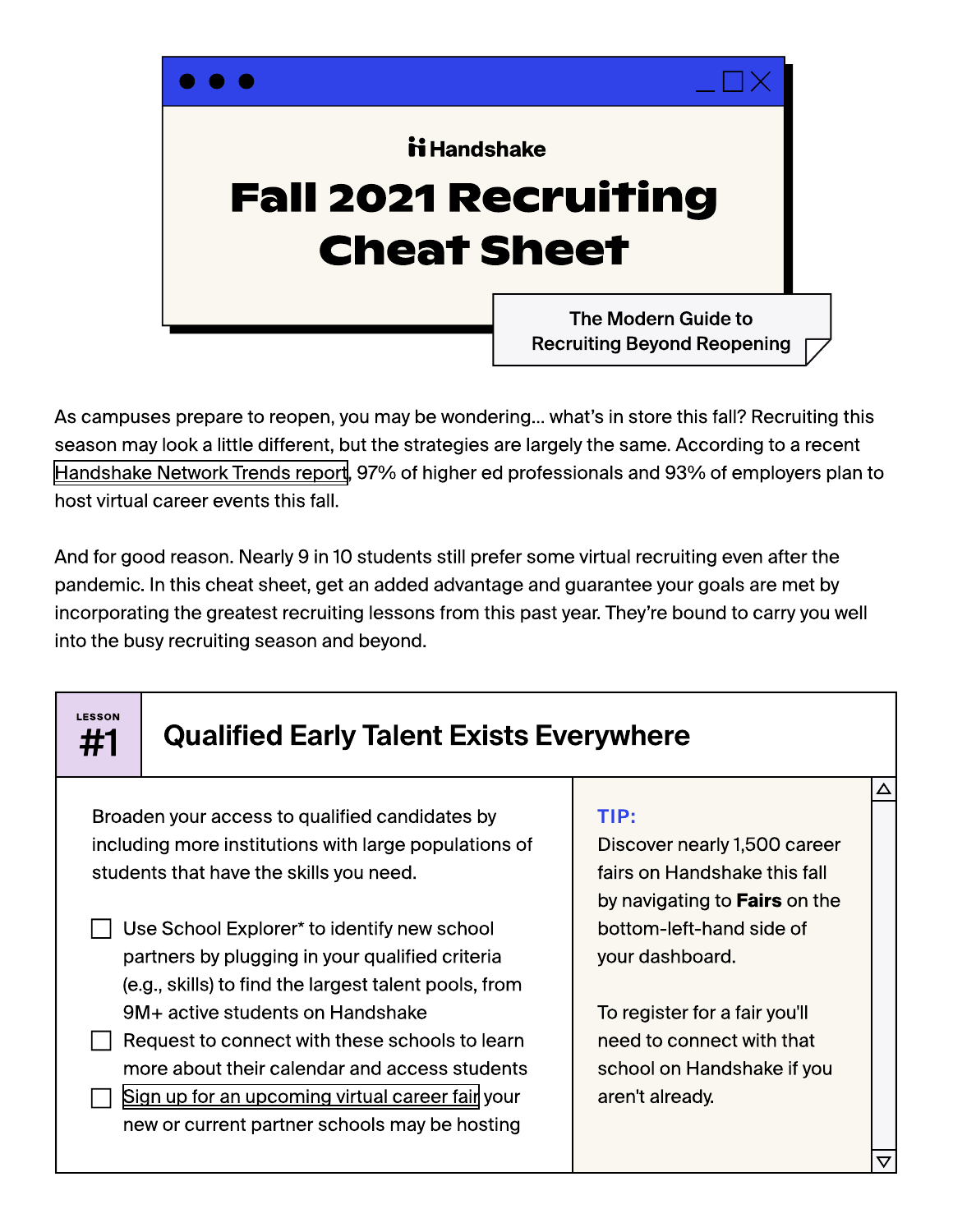## Employer Spotlight

Before the pandemic, Under Armour relied on recruiting from a small group of core schools close to their Baltimore, MD HQ, primarily in the mid-Atlantic.

They approached Handshake to help them scale and accomplish their hiring goals. Now, Under Armour recruits from over 500 schools—a 40x increase—and connects with Gen Z where they prefer to meet: on Handshake, a platform that tops their applicant source list among industry platforms.



Get ahead like Under Armour this fall [by getting in touch](https://joinhandshake.com/employers/request-more-info/).

## Lesson

## #2 | Doing Your Due Diligence Sets You Up for Success

To stand out with students virtually, you'll want to conduct your own research to learn how your programming can best support students during their career search.

 $\Box$  Get in touch with your partner schools to learn about content that resonates with their students and [brush up on what's worked well](https://joinhandshake.com/blog/employers/virtual-career-fairs-7-ways-employers-can-stand-out/) for other employers in the past

Recruit internal resources like ERG leads or alumni to maximize your session's impact

Determine the format of your group or 1:1 sessions—check out these ideas for starters:

Panel or fireside chat with alumni in similar roles or ERG leads

Resume, cover letter, or branding workshop

Office or "day in the life" tour

Mock interviews

Tip: Having trouble filling all of your virtual 1:1 sessions? Host a group session early on. Use that time to invite qualified students to sign up for your virtual 1:1s later on. [Learn more.](https://joinhandshake.com/employers/request-more-info/?)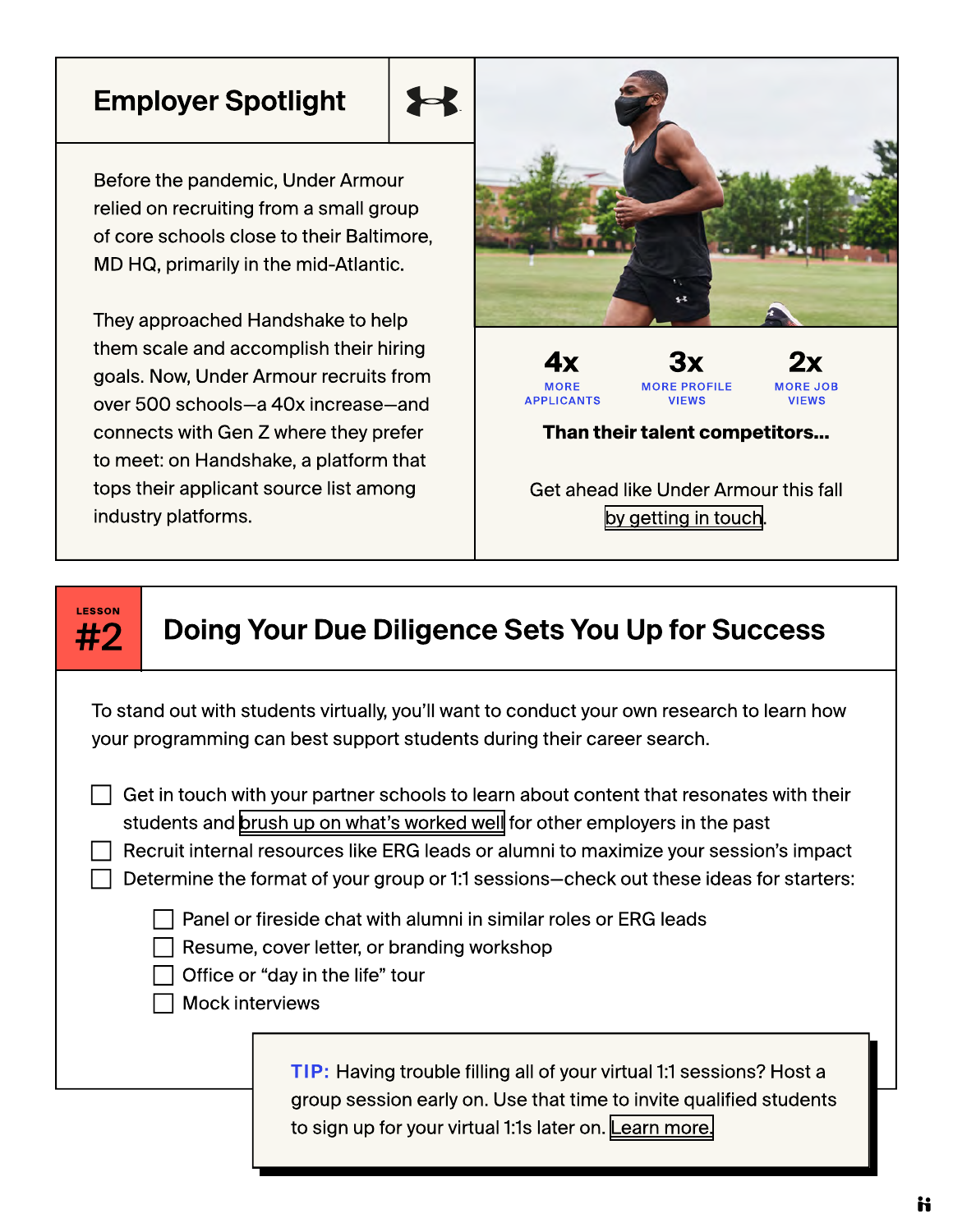| LESSON<br><b>#3</b>                                                                                                                                                                                                                                                                                                                                 | To Engage with Students, Start with Value                                                                                                  |  |  |
|-----------------------------------------------------------------------------------------------------------------------------------------------------------------------------------------------------------------------------------------------------------------------------------------------------------------------------------------------------|--------------------------------------------------------------------------------------------------------------------------------------------|--|--|
| Generate interest from qualified students for your sessions and events by establishing a<br>personal relationship early on and maintaining regular touchpoints.                                                                                                                                                                                     |                                                                                                                                            |  |  |
| In the weeks leading up to a virtual fair, identify the students you want to speak with<br>Message these students personally to invite them to attend your upcoming sessions<br>About 1 in 3 students register for a fair the day of or day before; median registration is<br>5 days before. Schedule timely reminders leading up to your sessions: |                                                                                                                                            |  |  |
|                                                                                                                                                                                                                                                                                                                                                     | Send invites to sessions 5 days and 1 day before that school's fair<br>Send reminders to registrants 1 day and 1 hour before your sessions |  |  |
| TIP: Handshake Premium partners can streamline their messaging touchpoints with<br>Campaigns, save cohorts of students, and unlock unlimited messages.                                                                                                                                                                                              |                                                                                                                                            |  |  |
|                                                                                                                                                                                                                                                                                                                                                     |                                                                                                                                            |  |  |



## $\frac{H_4}{H_4}$  Connections Happen When Students Feel Supported

Getting the word out on where you're going to be and what you're offering is one component to recruiting successfully this fall. The other is ensuring both your team and students are equipped with the information and resources they need to be their best.

 $\Box$  [Not all students have access to a laptop](https://joinhandshake.com/blog/employers/6-employer-strategies-for-addressing-the-digital-divide/); remind students that they're able to join from their mobile phone and are welcome to turn off their camera for access and comfort

 $\Box$  To get students excited to attend your sessions, solicit questions from registrants beforehand and mention that you'll answer questions live

Equip your team with [a day-of resource guide](https://www.forbes.com/sites/maryabbajay/2020/04/20/best-practices-for-virtual-presentations-15-expert-tips-that-work-for-everyone/?sh=70f8d983d196) to being approachable on video, like making eye contact with the camera while presenting, and [test your video beforehand](https://support.joinhandshake.com/hc/en-us/articles/360055116693-Handshake-Video-Test)

Tip: Consider posting a virtual event that prepares students to make memorable first impressions at virtual 1:1 interviews, networking events, and more.